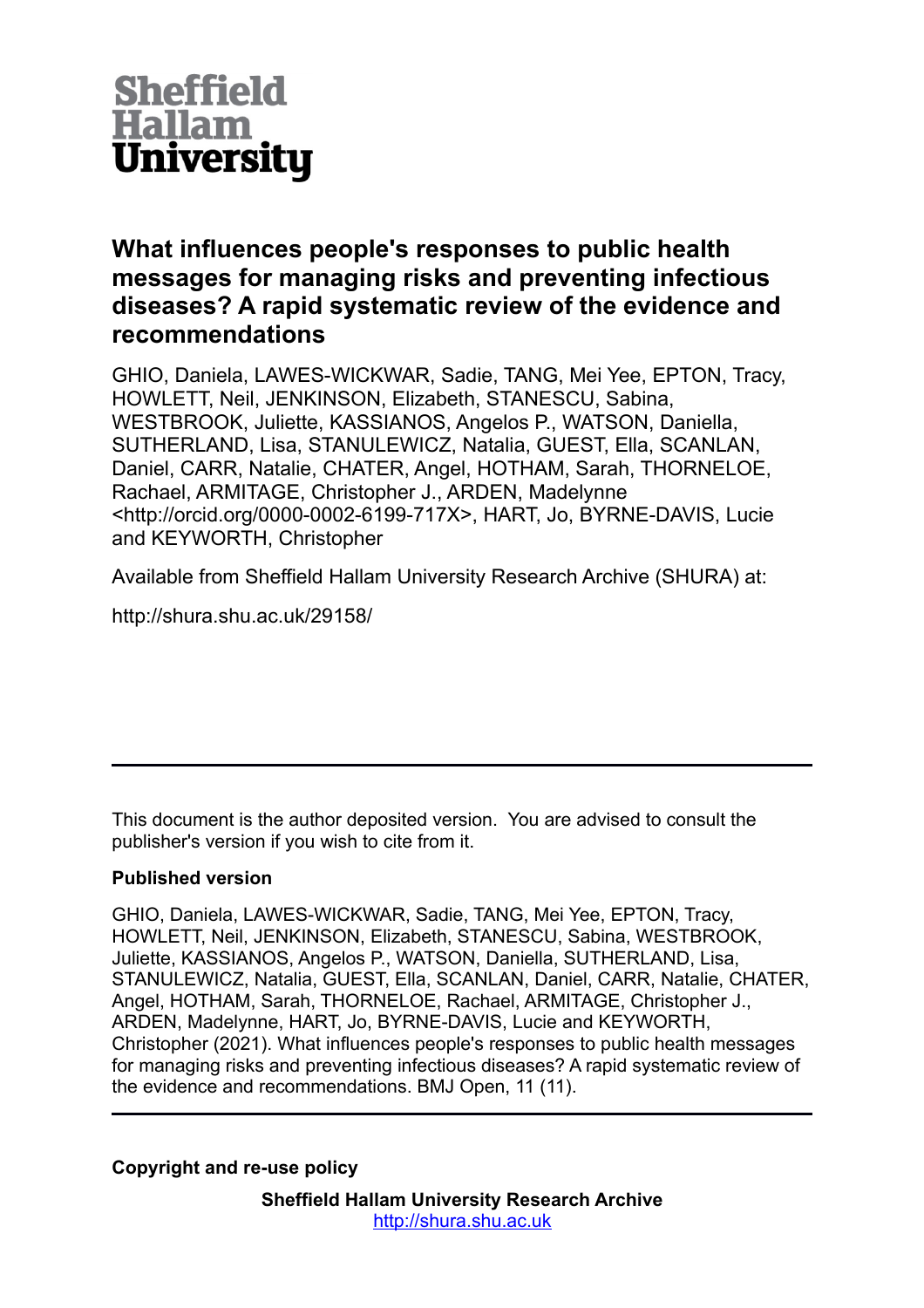See<http://shura.shu.ac.uk/information.html>

**Sheffield Hallam University Research Archive** [http://shura.shu.ac.uk](http://shura.shu.ac.uk/)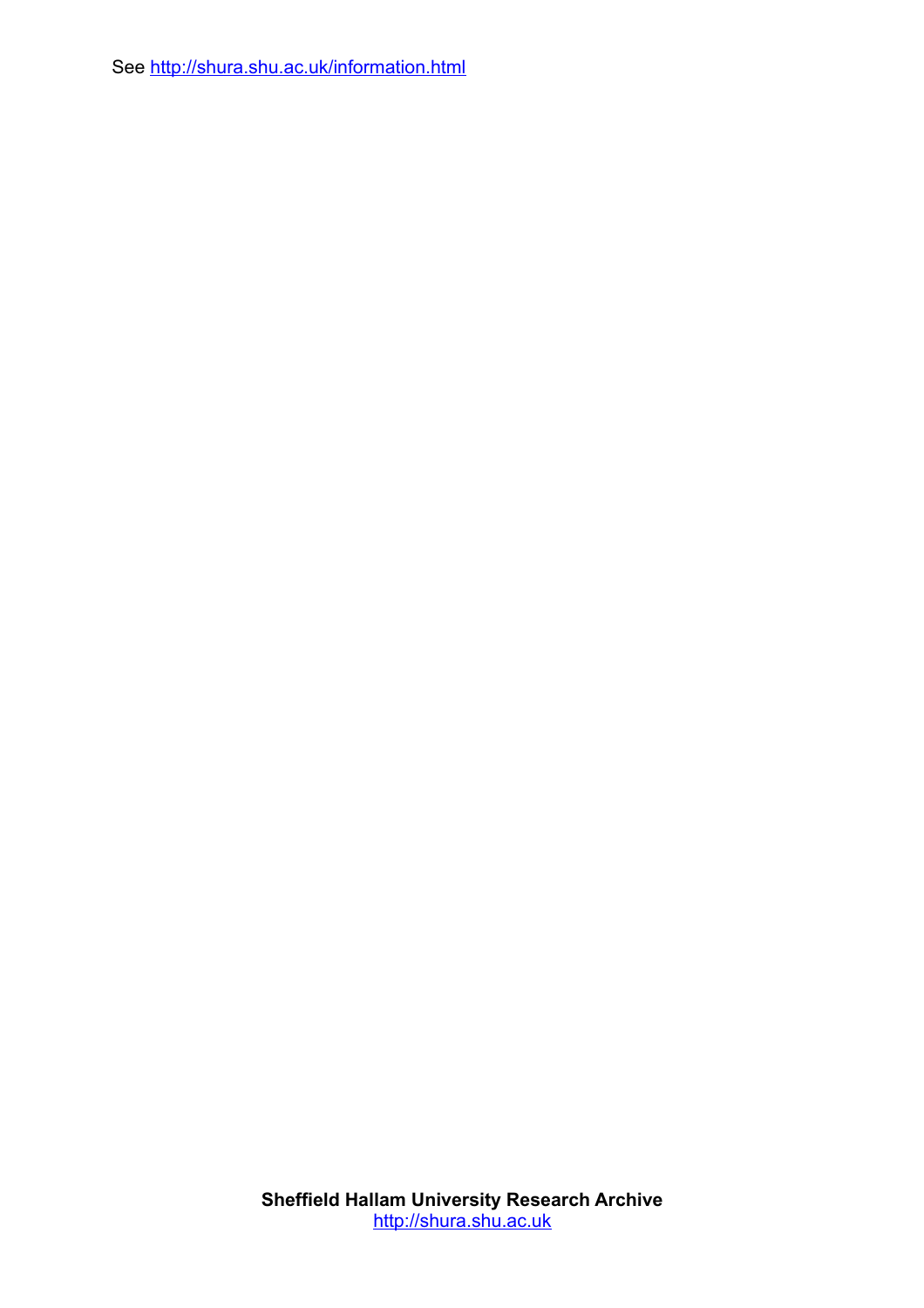# **What influences people's responses to public health messages for managing risks and preventing infectious diseases? A rapid systematic review of the evidence and recommendations**

Daniela Ghio  $\bullet$ ,<sup>1,2</sup> Sadie Lawes-Wickwar,<sup>3</sup> Mei Yee Tang,<sup>4</sup> Tracy Epton,<sup>2</sup> Neil Howlett <sup>®</sup>,<sup>5</sup> Elizabeth Jenkinson,<sup>6</sup> Sabina Stanescu,<sup>7</sup> Juliette Westbrook,<sup>8</sup> Angelos P Kassianos,<sup>9</sup> Daniella Watson,<sup>10</sup> Lisa Sutherland,<sup>11</sup> Natalia Stanulewicz,<sup>12</sup> Ella Guest,<sup>13</sup> Daniel Scanlan,<sup>14</sup> Natalie Carr,<sup>2,15</sup> Angel Chater,<sup>16</sup> Sarah Hotham,<sup>17</sup> Rachael Thorneloe,<sup>18</sup> Christopher J. Armitage,<sup>2,19</sup> Madelynne Arden,<sup>18</sup> Jo Hart <sup>10</sup>,<sup>2</sup> Lucie Byrne-Davis,<sup>2</sup> Christopher Keyworth<sup>2,20</sup>

#### **ARSTRACT**

**To cite:** Ghio D, Lawes-Wickwar S, Tang MY, *et al*. What influences people's responses to public health messages for managing risks and preventing infectious diseases? A rapid systematic review of the evidence and recommendations. *BMJ Open* 2021;11:e048750. doi:10.1136/ bmjopen-2021-048750

► Prepublication history and additional supplemental material for this paper are available online. To view these files, please visit the journal online [\(http://dx.doi.org/10.1136/](http://dx.doi.org/10.1136/bmjopen-2021-048750) [bmjopen-2021-048750](http://dx.doi.org/10.1136/bmjopen-2021-048750)).

Received 07 January 2021 Accepted 05 October 2021

#### Check for updates

© Author(s) (or their employer(s)) 2021. Re-use permitted under CC BY-NC. No commercial re-use. See rights and permissions. Published by BMJ.

For numbered affiliations see end of article.

Correspondence to

Dr Tracy Epton; tracy.epton@manchester.ac.uk

Background Individual behaviour changes, such as hand hygiene and physical distancing, are required on a population scale to reduce transmission of infectious diseases such as COVID-19. However, little is known about effective methods of communicating risk reducing information, and how populations might respond. **Objective** To synthesise evidence relating to what (1) characterises effective public health messages for

managing risk and preventing infectious disease and (2) influences people's responses to messages. Design A rapid systematic review was conducted. Protocol is published on Prospero CRD42020188704.

Data sources Electronic databases were searched: Ovid Medline, Ovid PsycINFO and Healthevidence.org, and grey literature (PsyarXiv, OSF Preprints) up to May 2020. Study selection All study designs that (1) evaluated public health messaging interventions targeted at adults and (2) concerned a communicable disease spread via primary route of transmission of respiratory and/or touch were included. Outcomes included preventative behaviours, perceptions/awareness and intentions. Non-English language papers were excluded.

Synthesis Due to high heterogeneity studies were synthesised narratively focusing on determinants of intentions in the absence of measured adherence/ preventative behaviours. Themes were developed independently by two researchers and discussed within team to reach consensus. Recommendations were translated from narrative synthesis to provide evidencebased methods in providing effective messaging. Results Sixty-eight eligible papers were identified. Characteristics of effective messaging include delivery by credible sources, community engagement, increasing awareness/knowledge, mapping to stage of epidemic/ pandemic. To influence intent effectively, public health messages need to be acceptable, increase understanding/perceptions of health threat and perceived susceptibility.

## Strengths and limitations of this study

- ► While we conducted a rapid review, we ensured that we completed it in a systematic manner with a broad initial search (eg, no restriction on study design) to develop recommendations from lessons in risk communication that we can translate to the current pandemic.
- $\blacktriangleright$  The rapid review included all study designs with high heterogeneity, some of which were low quality, so findings should be interpreted tentatively.
- $\blacktriangleright$  The focus of most of the studies included in the review was on determinants of intention and not behaviour, therefore we acknowledge that the recommendations may not lead to successful enactment of target behaviours (eg, hand washing) even though they may be helpful in increasing intentions.
- ► We were unable to conduct backward and forward citation searching on the included studies, this may have resulted in relevant literature not being captured.
- ► We had strong stakeholder engagement as part of the team with different expertise of behaviour science and public health that provided feedback from initial design through to development of recommendations to be used by public health practitioners.

Discussion There are four key recommendations: (1) engage communities in development of messaging, (2) address uncertainty immediately and with transparency, (3) focus on unifying messages from sources and (4) frame messages aimed at increasing understanding, social responsibility and personal control. Embedding principles of behavioural science into public health messaging is an important step towards more effective health-risk communication during epidemics/pandemics.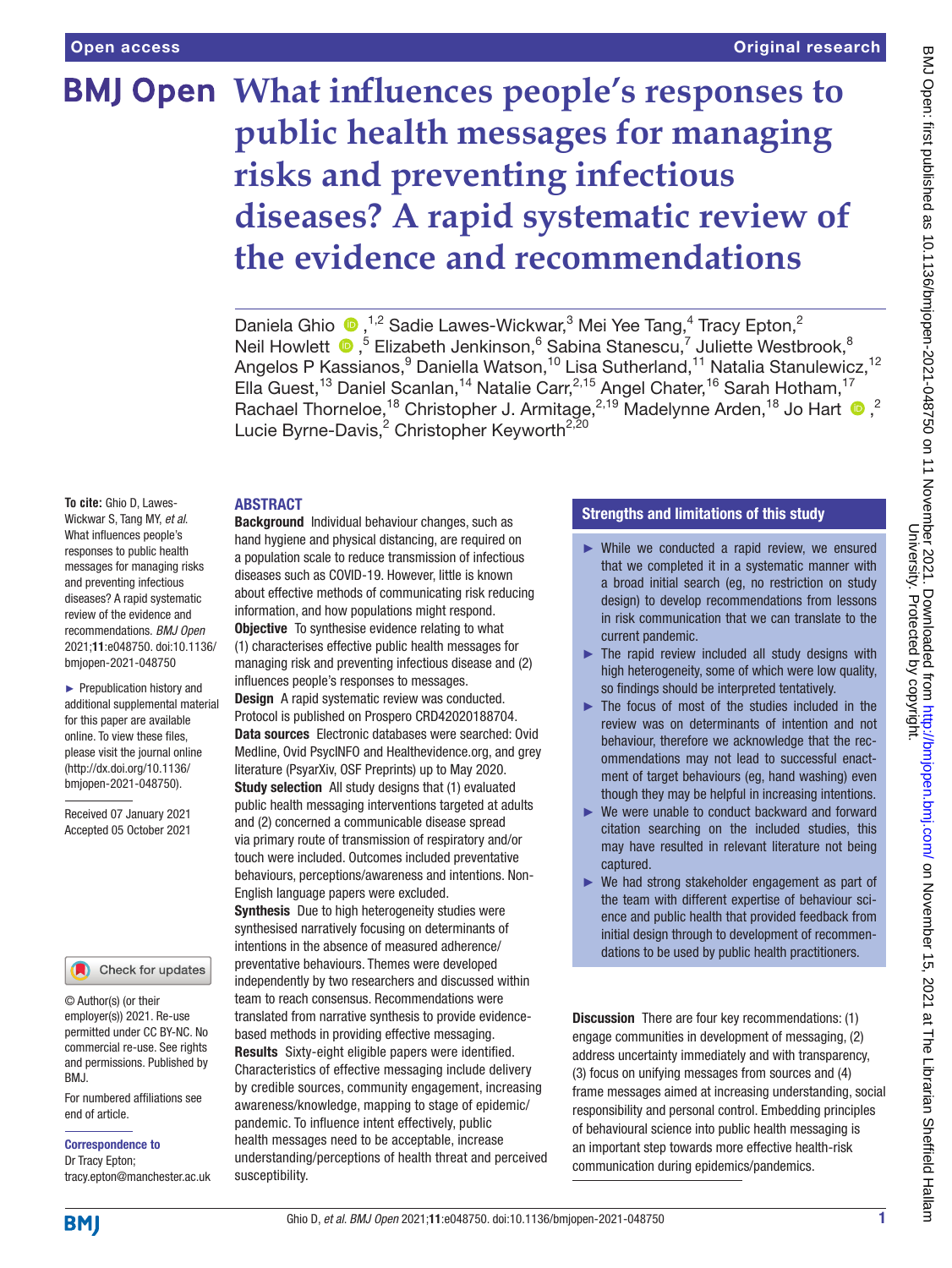#### **BACKGROUND**

The outbreak of novel infectious diseases, including COVID-19, requires rapid changes to existing (eg, related to physical distance) and new (eg, use of face coverings) behaviours in the context of uncertainties and often rapidly evolving new knowledge. Public health messaging is one component of effective risk communication strategies to ensure sustained population level behaviour change. However, little is known about what characterises effective public health messages for dealing with infectious diseases and what factors influence the public's response.

Drawing from the behaviour change wheel  $(BCW)^1$  $(BCW)^1$ system for intervention development, the 'COM-B' model of behaviour change proposes that public health messages should be designed as multicomponent strategies to support people's capability (the knowledge/ skills), opportunity (societal norms/physical resources) and motivation (the desire/habit) to act; factors at the heart of the BCW.<sup>[1](#page-11-0)</sup> This theory has been used in current guidance to highlight core considerations for reducing the spread of  $\text{COVID-19}$ , amely, increasing knowledge of personal protective behaviours (capability), signposting and making available resources (opportunity), and explaining why behaviour change is important, while mitigating emotional reactions (motivation).

When building public health campaigns or interventions, it is important to consider past evidence to build a behavioural diagnosis using COM-B; accepted modes of delivery; and an evaluation of outcomes. It is crucial to understand public health messaging in rapidly changing epidemics/pandemics and for this, a review of the evidence base is needed.

#### Review aims

To conduct a rapid systematic review<sup>3</sup> and to identify and synthesise evidence in order to provide evidence-based recommendations for designing and delivering public health messages for health authorities and social care organisations dealing with infectious disease outbreaks. This review aims to identify:

- 1. What influences people's responses to public health messages about health-risk communication.
- 2. What characterises effective public health messages for managing risk and preventing disease during epidemics/pandemics.

#### **METHODS**

Rapid systematic review methods<sup>[3](#page-11-2)</sup> searches started in May 2020 and analysis was completed in July 2020. Public health messages were characterised as messages delivered by mobile technology, news broadcasts/newspapers, posters, leaflets and press conferences.

#### Information sources

The following databases were searched: Ovid PsycINFO, Ovid MEDLINE, PsyArXiv, OSF Preprints and healthevidence.org (search strategies are presented in [online supplemental appendix 1](https://dx.doi.org/10.1136/bmjopen-2021-048750)). The protocol for this rapid systematic review is published on Prospero CRD42020188704. The SPICE criteria (Setting, Perspective, Phenomena of Interest, Comparison, Evaluation, Time Scope) was used to guide data extraction.<sup>[4](#page-11-3)</sup> Our search strategy was piloted with a scoping review to ensure that the terms were capturing all relevant literature and to also choose which databases to search. These terms were then shared within the team and with public health practitioners and behaviour science experts for feedback using an iterative process to finalise our search terms.

#### Patient and public involvement

This work was a rapid response to a request by Public Health Practitioners to the Health Psychology Exchange consortium. The Patient Public Involvement and Engagement group within the Health Psychology Exchange group was consulted when developing the protocol.

#### Eligibility criteria

All study designs were considered for inclusion (eg, systematic reviews, empirical studies) and grey literature (eg, guidelines, frameworks, and policy documents) with no date restrictions until 20 May 2020.

Papers were included if they:

- 1. evaluated a public health messaging intervention targeted at adults aged 18 years and above (no limitations on population or region),
- 2. concerned a communicable disease spread via primary route of transmission of respiratory and/or touch (human to human contact).
- 3. were written in English.

Papers on HIV were excluded as they involved different preventative behaviours and therefore deemed to be out of scope of the review. Papers that focused exclusively on public health messaging for vaccination uptake (intentions and uptake) during epidemic/pandemics were noted and the findings synthesised in a separate review.<sup>[5](#page-11-4)</sup>

To ensure that a broad range of literature, relating to epidemics/pandemics/health crisis communication, could be captured studies were not excluded based on outcome. However, outcomes of interest included preventative behaviours (eg, hand washing, quarantining), perceptions (eg, risk), intent and awareness.

#### Study selection

Titles/abstracts (80% double screened) and full texts were screened by 15 authors [\(figure](#page-4-0) 1; for further breakdown of the included studies see [online supplemental](https://dx.doi.org/10.1136/bmjopen-2021-048750)  [appendix 2](https://dx.doi.org/10.1136/bmjopen-2021-048750) in [online supplemental materials\)](https://dx.doi.org/10.1136/bmjopen-2021-048750). Conflicts over inclusion (2.3% had disagreements) were resolved through discussions with four authors [\(online supple](https://dx.doi.org/10.1136/bmjopen-2021-048750)[mental appendix 3](https://dx.doi.org/10.1136/bmjopen-2021-048750) provides detail on each author's roles in screening, extraction and synthesis).

#### Data extraction

Characteristics of the papers (eg, type of message, quality of study), the type of health risk and results were extracted [\(online supplemental appendix 4](https://dx.doi.org/10.1136/bmjopen-2021-048750)). Four authors (JW,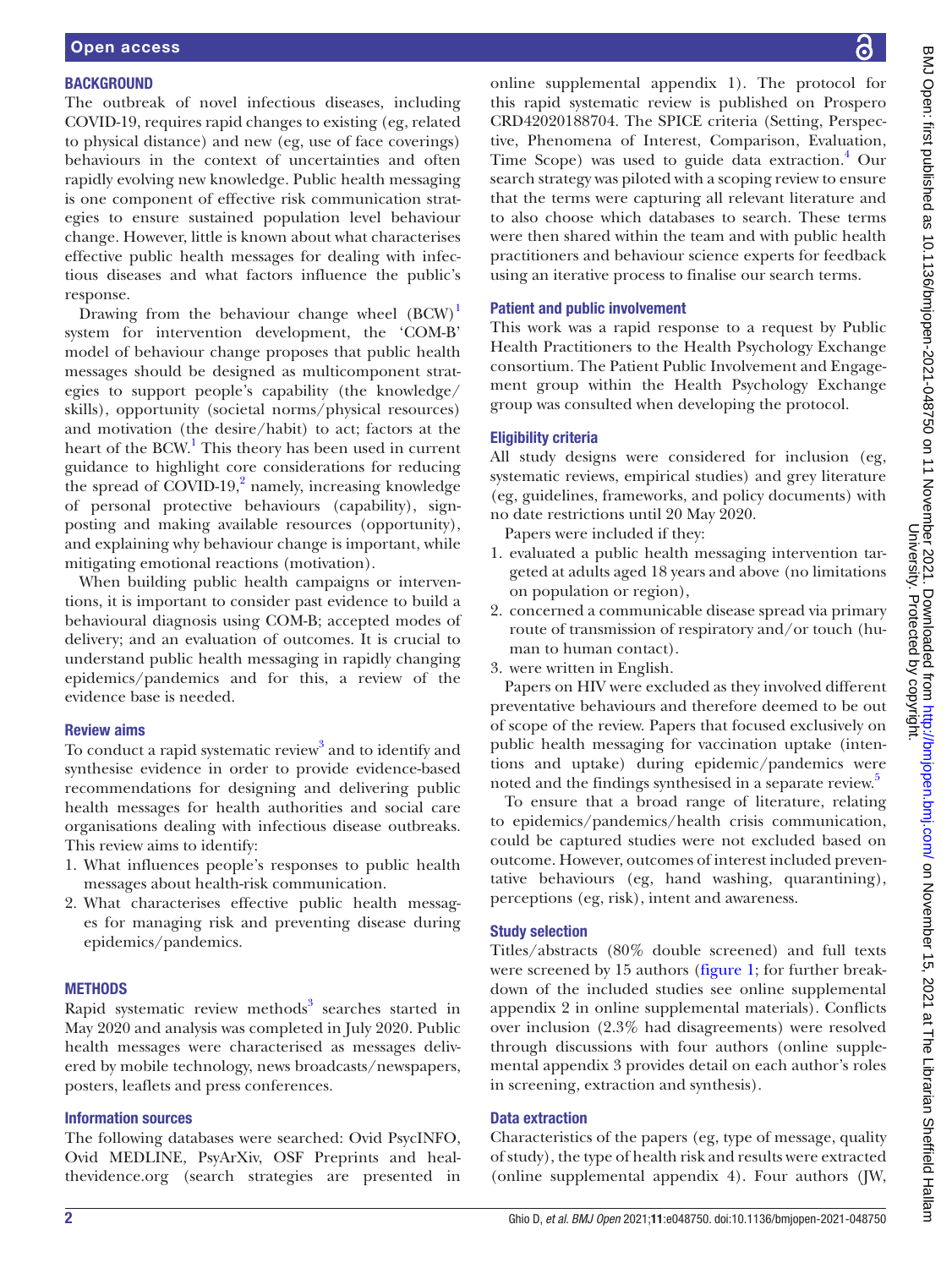

<span id="page-4-0"></span>Figure 1 Preferred Reporting Items for Systematic Reviews and Meta-Analyses (PRISMA) diagram.

SS, NC and DS) screened and completed a data quality check using Mixed-Methods Appraisal Tool<sup>[6](#page-11-5)</sup> for the 54 individual papers, the  $11$  preprints and AMSTAR $^7$  $^7$  for the systematic reviews ([online supplemental appendix 5](https://dx.doi.org/10.1136/bmjopen-2021-048750)). Overall, there was a moderate agreement level between the reviewers with  $61\%$  level of agreement. Disagreements were resolved through discussion with moderators.

#### Synthesis of results

A narrative synthesis was conducted $8$  to identify key themes with respect to: (1) what influenced people's responses to public health messages in general and for subpopulations in particular during salient time points (further details are presented in [online supplemental](https://dx.doi.org/10.1136/bmjopen-2021-048750) [appendix 6](https://dx.doi.org/10.1136/bmjopen-2021-048750)) and (2) interpreted recommendations for effective public health messaging for managing risk and preventing disease during epidemics/pandemics, which are presented below. The synthesis involved combining

the results of reviews and individual studies reporting (1) qualitative studies, (2) quantitative studies and (3) both qualitative and quantitative studies, in order to describe the recommendations for effective delivery of public health messages. These were exported into NVivo (V.12) to data manage the combined results of different papers. To establish trustworthiness in data analysis, discussions among several members of the study team were held at fortnightly intervals to develop the coding framework, and to discuss, refine, and group the emerging codes into overall explanatory themes. All study authors were involved in establishing the conceptual framework.

## **RESULTS**

A total of 68 papers rated as high-to-moderate quality (about 50% of them scoring as high quality and 32% of moderate quality) were included: 3 systematic reviews, 54 individual peer-reviewed papers and 11 preprints. The papers focused mainly on Influenza A virus subtype H1N1 (n=20), COVID-19 (n=15) and Ebola (n=11) and other diseases (n=12) which have emerged at different time points in the last 50 years. The timelines from initial outbreaks are highlighted in [figure](#page-4-1) 2. The included studies were conducted at various time points (eg, beginning, during or post) during these pandemics and 11 did not report the timing [\(online supplemental appendix 6\)](https://dx.doi.org/10.1136/bmjopen-2021-048750). Key variables included (1) behaviours (eg, hand washing, quarantine, using tissues, physical distancing), (2) cognitive factors (eg, increase in awareness, perceived risk) and (3) emotions (worry, anxiety) (see [online supplemental](https://dx.doi.org/10.1136/bmjopen-2021-048750)  [appendix 5](https://dx.doi.org/10.1136/bmjopen-2021-048750) for full characteristics of papers).

A narrative analysis of the papers was conducted on what was mostly qualitative work that reported on determinants of intent to adhere to guidelines. These were organised according to preconceptions and understanding of the threat, perceived susceptibility and perceived risk severity (threat appraisal). This narrative analysis is presented in [online supplemental appendix](https://dx.doi.org/10.1136/bmjopen-2021-048750) 

<span id="page-4-1"></span>

Figure 2 Timelines of pandemics/epidemics included in review. Note: 1. Centre for Disease Control and Prevention (CDC). Years of Ebola virus disease outbreak. 2019. Available from: <https://www.cdc.gov/vhf/ebola/history/chronology.html>; 2. WHO. H5N1 avian influenza: timeline of major events. 2012. Available from: [https://www.who.int/influenza/human\\_animal\\_interface/](https://www.who.int/influenza/human_animal_interface/H5N1_avian_influenza_update.pdf) [H5N1\\_avian\\_influenza\\_update.pdf;](https://www.who.int/influenza/human_animal_interface/H5N1_avian_influenza_update.pdf) 3. CDC. CDC SARS response Timeline. 2013. Available from: [https://www.cdc.gov/](https://www.cdc.gov/about/history/sars/timeline.htm) [about/history/sars/timeline.htm;](https://www.cdc.gov/about/history/sars/timeline.htm) 4. CDC. 2009H1N1 pandemic Timeline. Available from: [https://www.cdc.gov/flu/pandemic](https://www.cdc.gov/flu/pandemic-resources/2009-pandemic-timeline.html)[resources/2009-pandemic-timeline.html;](https://www.cdc.gov/flu/pandemic-resources/2009-pandemic-timeline.html) 5. WHO. Rolling updates on COVID-19 2020. Available from: [https://www.who.int/](https://www.who.int/emergencies/diseases/novel-coronavirus-2019/events-as-they-happen) [emergencies/diseases/novel-coronavirus-2019/events-as-they-happen](https://www.who.int/emergencies/diseases/novel-coronavirus-2019/events-as-they-happen).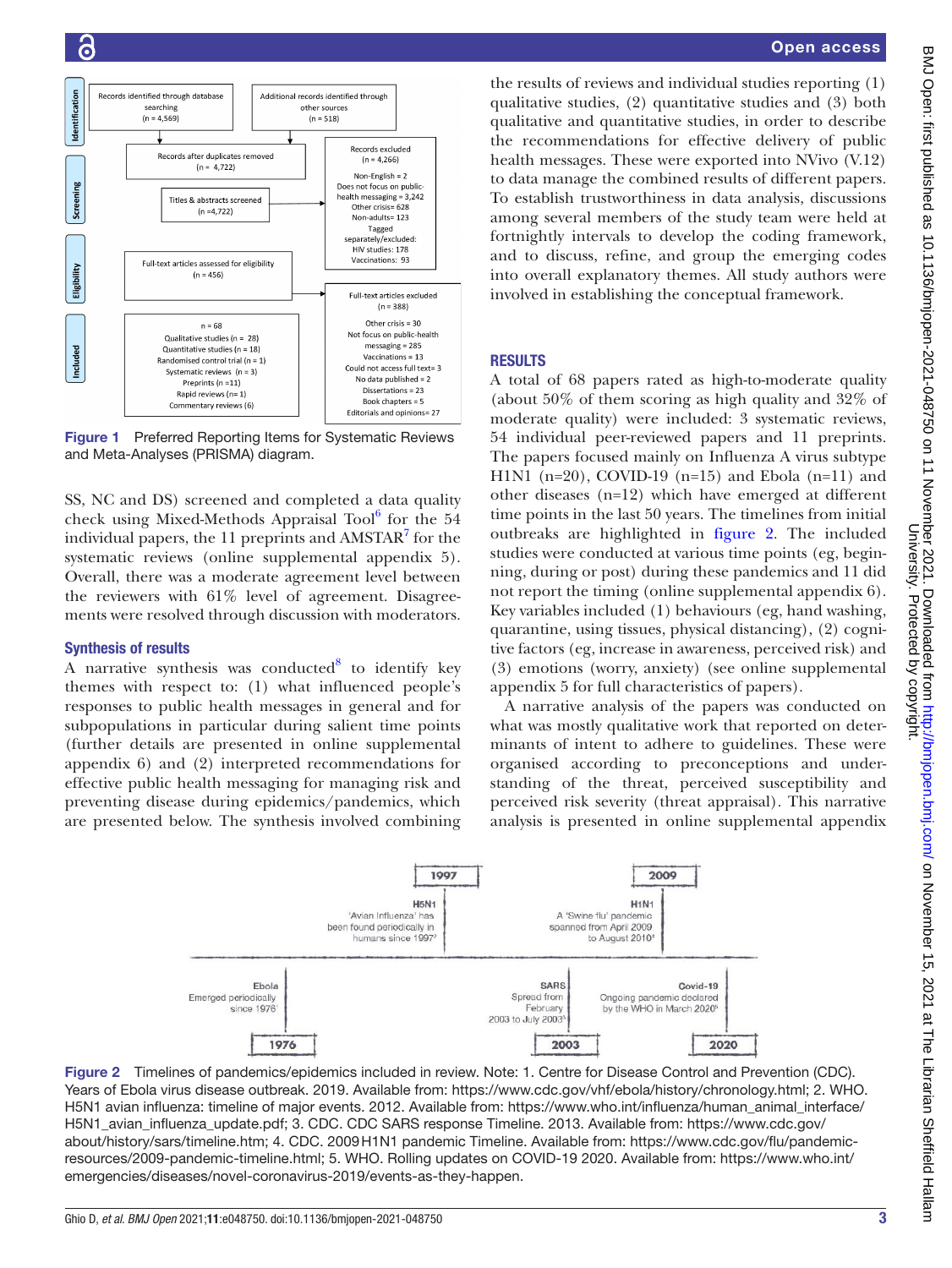<span id="page-5-0"></span>

| <b>Recommendation</b>                                                                                                                                                                                                                                                                                                                                                      | <b>Cross-reference to</b><br>narrative synthesis in<br>online supplemental<br>appendix 6             |
|----------------------------------------------------------------------------------------------------------------------------------------------------------------------------------------------------------------------------------------------------------------------------------------------------------------------------------------------------------------------------|------------------------------------------------------------------------------------------------------|
| (1) Engaging with key stakeholders and communities                                                                                                                                                                                                                                                                                                                         |                                                                                                      |
| (1a) Involve community leaders and others perceived as credible sources within the community<br>(1b) Tailoring helps to make the key messages applicable to an individual's situation<br>(1c) Consider any difficulties accessing information and levels of literacy<br>(1d) Use different media for delivery and match delivery to the population's needs and perceptions | Community engagement<br>Messages for<br>subpopulations<br>Increase trust                             |
| (2) Addressing uncertainty immediately with transparency                                                                                                                                                                                                                                                                                                                   |                                                                                                      |
| (2a) Address uncertainty and changing information that may exist during an ongoing public health<br>crisis<br>(2b) Consistency and coordination between different sources of information<br>(2c) Be transparent: admit errors and unknowns whenever appropriate<br>(2d) Be transparent: identify sources of information                                                    | Increase trust<br>Preconceptions and<br>understanding threat<br>Timing-beginning of<br>health crisis |
| (3) Unified messages                                                                                                                                                                                                                                                                                                                                                       |                                                                                                      |
| (3a) Make core messages consistent<br>(3b) Identify inconsistencies across sources<br>(3c) Increase awareness of the risks of the virus to their own health and the health of others                                                                                                                                                                                       | Increase trust<br>Threat appraisal<br>Preconceptions and<br>understanding threat                     |
| (4) Message framing                                                                                                                                                                                                                                                                                                                                                        |                                                                                                      |
| (4a) Increase understanding of health threat<br>(4b) Consider social responsibility<br>(4c) Language choice to explain severity<br>(4d) Promote sense of personal control                                                                                                                                                                                                  | Preconceptions and<br>understanding threat<br>Threat appraisal<br>Community engagement               |

Table 1 Recommendations mapped and cross-referenced to narrative synthesis

[6.](https://dx.doi.org/10.1136/bmjopen-2021-048750) Across the different themes and subthemes developed about community engagement, messages for subpopulations, increasing trust, perceptions and understanding of threat and threat appraisal, we developed four areas of recommendations to provide evidence-based steps to be taken to provide effective public health messaging during pandemics/epidemics. These recommendations are cross-referenced to the narrative synthesis in [table](#page-5-0) 1 and

the recommendations are reported below with evidence summarised.

## Recommendations

Four recommendations were derived from the evidence (see [online supplemental appendix 6](https://dx.doi.org/10.1136/bmjopen-2021-048750) for a comprehensive report of the evidence on influences on effective public health messaging, messages for subpopulations



<span id="page-5-1"></span>Figure 3 Diagram of synthesis of recommendations and influences on behaviour.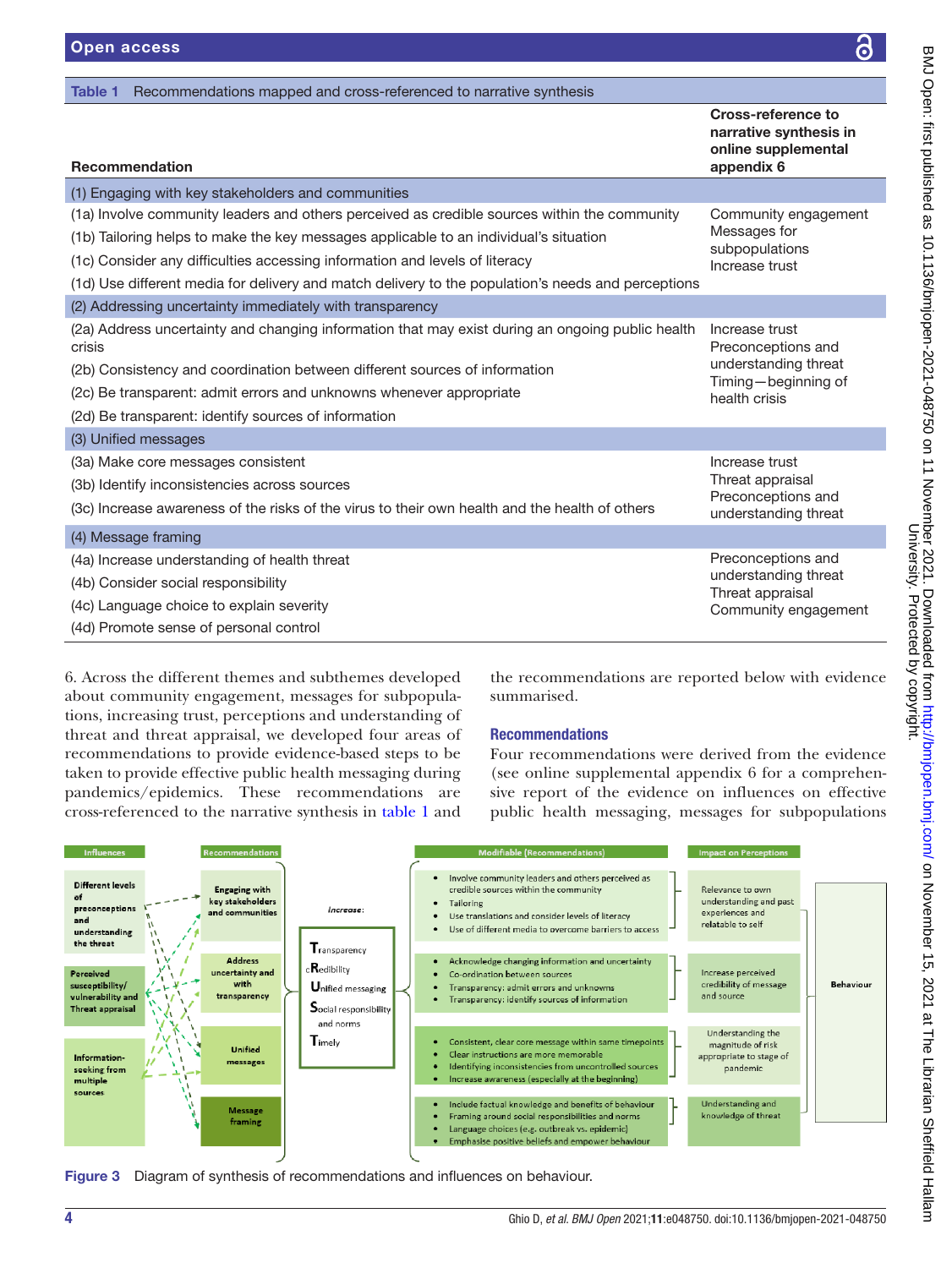and communication at salient points in an epidemic/ pandemic). Results were synthesised in [figure](#page-5-1) 3, including the recommendations and influences on behaviours. The recommendations are (1) engaging with different communities, (2) addressing uncertainty immediately, with transparency, (3) unified messaging and (4) message framing.

#### (1) Engaging with key stakeholders and communities

### (1a) Involve community leaders and others perceived as credible sources within the community

One high-quality study indicated that messages designed without input from the target population may lead to low levels of public adherence to behaviour change messages.<sup>[9](#page-11-8)</sup> A moderate-quality review found that this is especially important when dealing with inconsistencies and changing information.<sup>[10](#page-11-9)</sup>

A high-quality systematic review found that the public pay more attention to messages if the community is engaged in its development<sup>[11](#page-11-10)</sup> as this will ensure that the information is relatable,<sup>[9](#page-11-8)</sup> and addresses the concerns, values, interests and priorities of the community. $\frac{10}{10}$ Consequently, this may lead to heightened perceptions of personal risk. Two studies of low-to-moderate quality, suggested that one way to do so is to include community leaders, to find people who are trusted $12$  and allow faith-based organisations to help.<sup>13</sup> One moderate-quality study found that culturally and linguistically appropriate messages (eg, delivered via video clips) can also help retain long-term knowledge of preventative behaviours.<sup>14</sup>

A preprint study stated that over time preferred expert sources (eg, government websites) are displaced by unofficial sources (eg, social media) for information regarding epidemic/pandemics $15$ ; therefore, developing ties within the community (eg, trusted spokesperson) can be helpful to provide accurate information. A high-quality study found that students tend to perceive information from their university (from their own communities) as more credible than the media. $16$  One low-quality study found that community engagement is also important for quickly disseminating messages which are translated into different languages.<sup>17</sup><sup>18</sup>

## (1b) Tailoring helps to make the key messages applicable to an individual's situation

A high-quality systematic review found that those who are less likely to accept that they are at personal risk of the threat (eg, the young, least educated and hard to engage communities) are also less likely to adhere to the recommended behaviours.<sup>19</sup> This has important implications for reducing inequalities through tailored public health messaging. Social networks and having close ties to the community are drivers of better knowledge and behaviour change. Partnership with community leaders and/or community organisations should be used to reach out to the most vulnerable (this may include those who have a disability for example, hearing/vision) and those who are least literate as well as non-Native speakers.<sup>19</sup>

Individuals desire information that fits with their experiences. $20-23$  Studies of moderate quality have shown that adaptable and personalised information, that is context-driven, is more effective in changing determi-nants of behaviour, especially in vulnerable groups.<sup>[24 25](#page-11-19)</sup> One moderate-quality study and two high-quality studies showed that messages should be tailored to take into account: (1) different levels of perceived susceptibility (eg, younger adults see themselves as less vulnerable than older adults)<sup>26</sup>; (2) likelihood of misunderstanding instructions (eg, older people thought a campaign was referring to handkerchiefs rather than disposable tissues) $27$ ; and (3) skills needed to enact the behaviour (eg, migrant workers did not know how to wear a face covering). $^{28}$  One low-quality study found that there may be differences in message preferences (eg, older adults and mothers preferred messages that emphasised the protection of others).<sup>27</sup>

## (1c) Consider any difficulties accessing information and levels of **literacy**

Messages are typically delivered at a high literacy level.<sup>[19](#page-11-17)</sup> When individuals do not understand the message, they may engage in behaviours that reflect their understanding.<sup>29</sup> Some target groups, such as those with low literacy levels, could particularly benefit from a simplified, clear and consistent message.<sup>30</sup> Pilot-testing messages can help identify phrasing that can be confusing or unfamiliar. [31](#page-11-25)

It is also important to ensure public health messages reach non-native speakers by using translated materials as shown in a high-quality study.<sup>32</sup> Older people in nonnative groups in particular may not understand English. Thus, messages should be communicated in the original languages and through generations. Translated information should be disseminated through culturally appropriate channels such as community visits, town hall meetings and health and education and communication channels to complement mass media messages. This reinforces the need for community leaders (recommendation 1a) in aiding with translations and identifying the appropriate channels.

Some people have limited experiences of engaging in recommended behaviours (eg, using face coverings or a thermometer).<sup>33</sup> These limited experiences highlight a need for training/skill development to be included as part of a public health campaign. This will improve health literacy and self-efficacy, especially when it refers to 'new' behaviours. Including training/skill development fits in with taking a COM-B model approach in developing public health messaging as it increases an individual's physical/psychological capabilities. Benefits to taking this approach could be enhanced with equally improving motivation (reflective and automatic) by considering other recommendations (eg, recommendation 4: message framing) as well as considering opportunity for behaviour (social and physical) which can identify potential barriers (eg, social norms).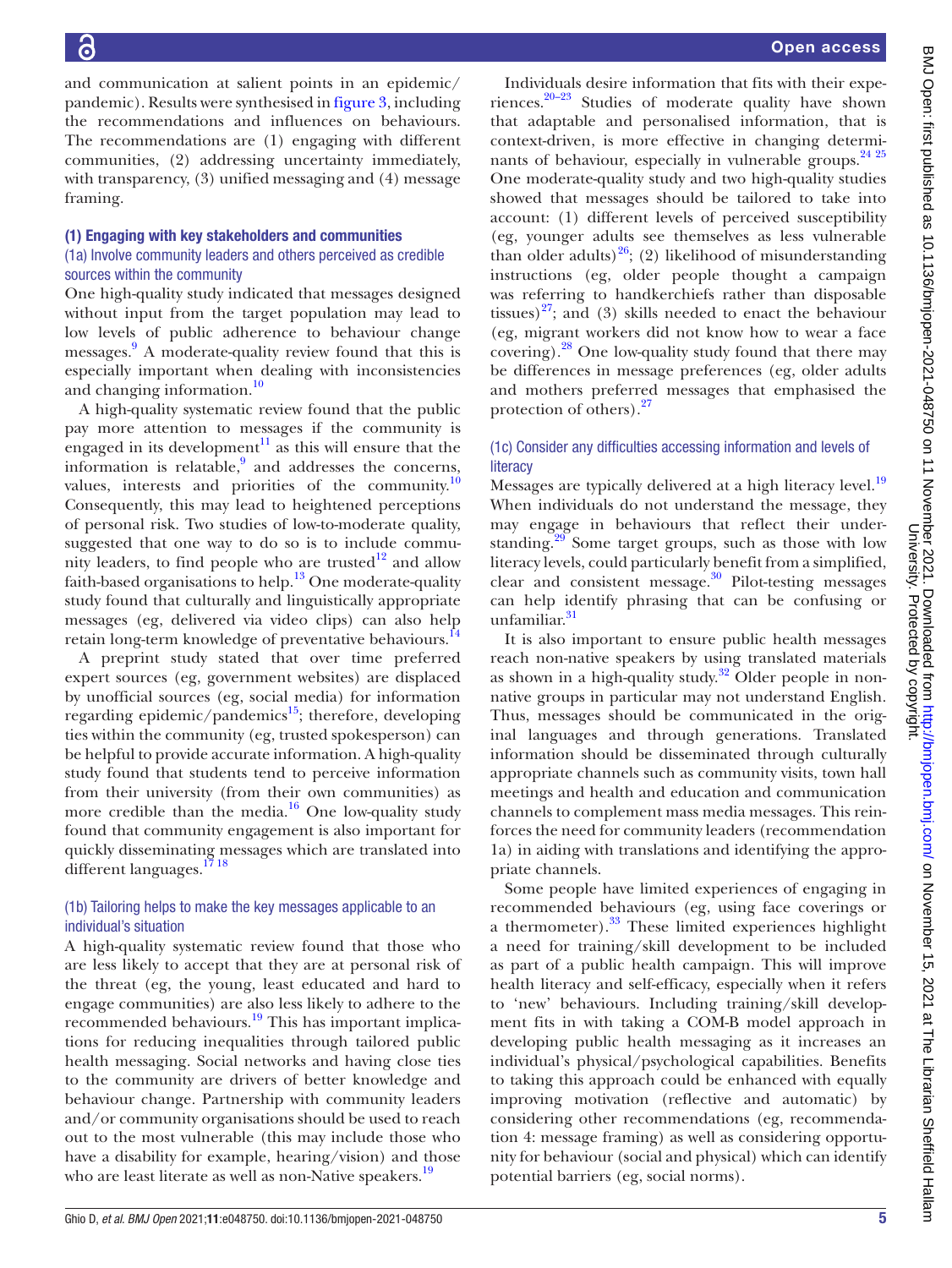## (1d) Use different media for delivery and match delivery to the population's needs and perceptions

Message delivery should be appropriate for the targeted population. For example, two studies of moderateto-high quality suggested that social media can reach younger people. $34\frac{35}{26}$  A study of moderate-quality showed that social media can be effective in communicating messages fostering trust and providing opportunities for dialogue. $36$  However, as highlighted in two studies of high quality, there are disadvantages as (1) social media is also associated with misconceptions, such as what causes the disease<sup>[37](#page-11-30)</sup> and (2) those without internet access (or a device) would be excluded. $38$  A high-quality study found that those of lower socioeconomic status (SES) were less likely to use a website, and more likely to find public health messages from TV and radio to be confusing and contradictory than those of higher  $SES$ <sup>30</sup> In specific situations for example, messages through the use of posters in bathrooms to increase hand washing need to not just have prompts for the behaviour but also messages about transmission as a high-quality study found that prompts alone do not increase hand washing.<sup>39</sup> This is consistent with the Health Belief Model where cues of action can trigger behaviour but requires cognitive representations of perceived susceptibility and perceived barriers/costs to action.

## (2) Addressing uncertainty immediately and with transparency (2a) Address uncertainty and changing information that may exist during an ongoing public health crisis

Public health messages with emerging epidemics/ pandemics are likely to involve much uncertainty about the virus and the appropriate preventative behaviours. A high-quality systematic review found that honest reporting about the threat, through a presentation of known and unknown factors, increases people's knowledge and makes attitudes and beliefs more positive; it also increases trust in the way the government is handling the emergency. [19](#page-11-17)

As epidemics/pandemics develop the information and recommended behaviours may change. Changing information decreases trust in the government. $40$  However, three studies of moderate-to-high quality reported that prompt (ie, giving information as it happens), stage appropriate (ie, not seen as too lenient or too extreme for the risk level) and transparent messaging (ie, that includes recommended preventative behaviours) reduces anxiety around the reported health risk.<sup>41</sup>

## (2b) Consistency and co-ordination between different sources of information

Different sources of information may give information and behaviour change instructions that are inconsistent with each other, especially as knowledge rapidly changes over time. Differences in the information and behaviour change instructions between countries should be explained. Information should be transparent, not be

hidden and predictions should not be too optimistic this will increase overall trust towards authorities.  $42^{43}$ 

## (2c) Be transparent: admit errors and unknowns whenever appropriate

A high-quality study showed that if uncertainties are not acknowledged or transparency is not provided, the consequences of the errors are addressed and this can reduce trust in agencies, thus reducing information acceptance and compliance with recommendations.<sup>44</sup>

Two studies of moderate-to-high quality found that information needs to be released as early as possible at the start of the outbreak, whenever there is conflicting information and even if there are unknowns.<sup>4546</sup> Honest, open<sup>[25](#page-11-38)</sup> and explicit information, transparency and assurances of personal data safety are important  $47$  especially when promoting preventative behaviours. $^{48}$  A low-quality study found that if official sources report the outbreak before unofficial/informal sources, then they become the leading indicator that people use for their information.<sup>[17](#page-11-16)</sup> Delay can impact the public's trust in official sources that leads to beliefs that the threat is exaggerated by government or news media $^{22}$  $^{22}$  $^{22}$  and increases the chance of apathy and communication fatigue.<sup>16</sup>

## (2d) Be transparent: identify sources of information

Two high-quality studies reported that attempting to increase knowledge in the context of low levels of public trust in the source can make a message ineffective; and mistrust can increase if the perception is that the information is exaggerated<sup>22 49</sup> or if the outbreak is perceived as uncontrolled. $50$  Three preprint studies reported that trust is key to the acceptance of messaging that can lead to behaviour change (eg, using masks, physical distance), thus there is greater adherence when the messages come from trusted sources.<sup>15 51 52</sup> Sources that potentially can be perceived as credible by the general population can include public health experts, organisations (eg, Centers for Disease Control and Prevention) and state and local governments. $53 \times 54$  A study found that believability of messages was reduced by scepticism towards the media and governments; in these instances, the threat was perceived as exaggerated and able to cause unnecessary panic which could influence low adoption of recommended behaviours.<sup>22</sup> Therefore, it is important to ensure transparency highlighting that information sources are credible and legitimate.<sup>55</sup>

## (3) Unified messages

## (3a) Deliver consistent, clear, core messages about risk and

preventative behaviour across sources within the same time points Where possible, messages should be unified across sources; as shown by two high-quality studies, this is especially important for those groups who have lower literacy (eg, lower SES) as they are more likely to perceive messages as confusing and inconsistent.[30 38](#page-11-24) A moderate-quality review found that unifying messages result in a greater understanding of the health message, greater perceived risk and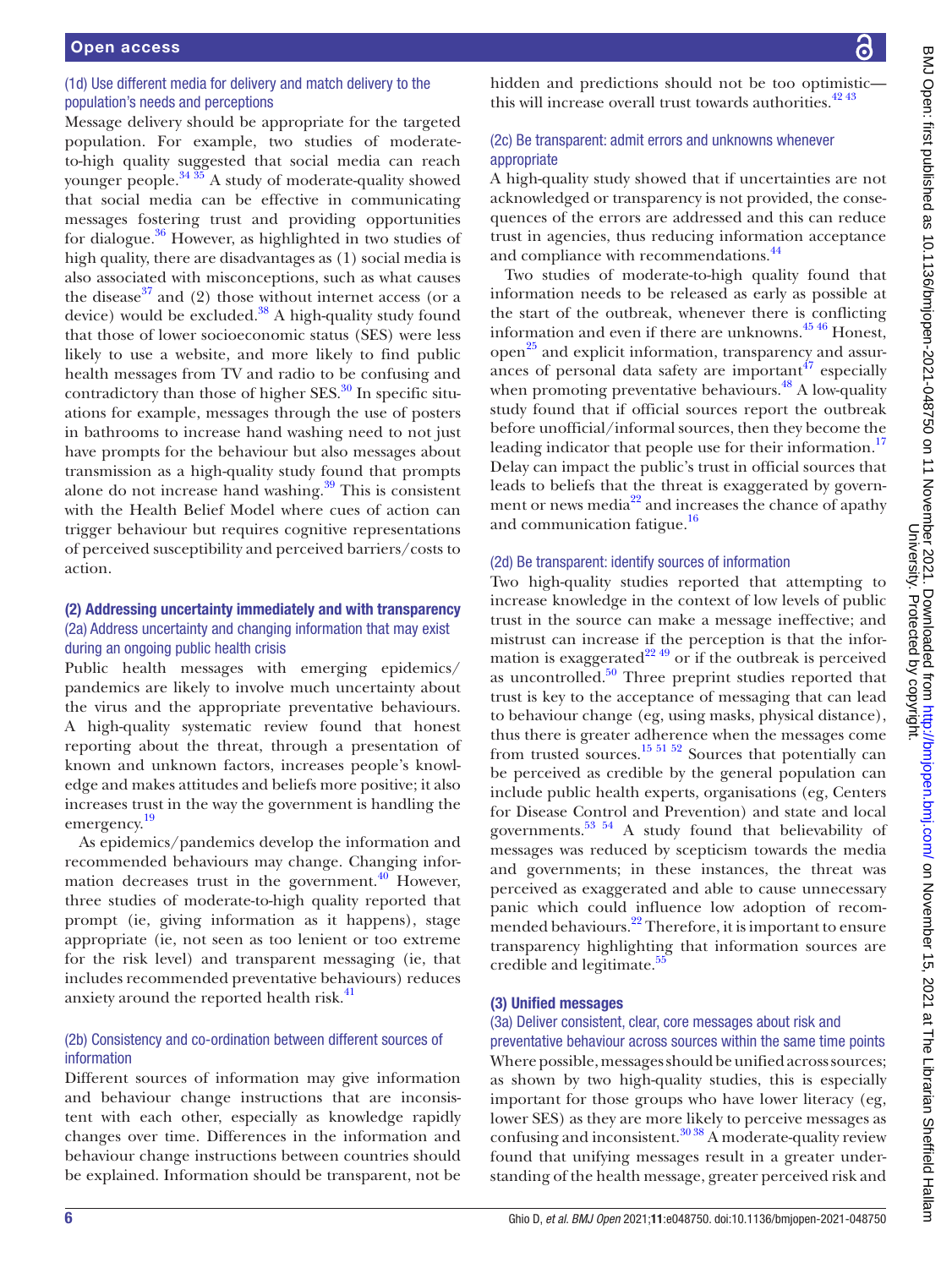clear guidelines for behaviour<sup>10 30</sup>; these all contribute to increased trust. A high-quality study found that a repeated measures survey during the H1N1 pandemic, showed trust levels in the government decreased over time and this decrease was due to conflicting messages at concurrent time points[.40](#page-11-33) In two moderate-quality studies it was found that if messages from different sources provide clear, consistent instructions these are more likely to be recalled and adhered to. $56$  When messages provided the public with clear consistent information, while admitting that information is evolving, reported the risks, and focused on risk-reducing actions, people were more likely to perform protective behaviours (eg, clean objects, wash hands and use tissues when sneezing).<sup>57</sup>

## (3b) Identify inconsistencies in messages from uncontrolled sources, especially when addressing key preventative behaviours

While official sources of information (such as governmental sources, or public health bodies) are perceived as legitimate, individuals do not always find them useful as highlighted in one high-quality study and one moderatequality study,<sup>35 36</sup> and consequently seek other sources (eg, unofficial sources such as family or social media). In a moderate-quality study, it was found that individuals seek information from multiple sources to meet different information needs.[45](#page-11-37) Different unofficial sources of information may give information and behaviour change instructions that are inconsistent with each other and official sources. Additionally, as found in a high-quality study, unofficial sources may detract from understanding of preventative behaviours.<sup>58</sup> It is important to acknowledge and address the inconsistencies in unofficial sources.

When addressing inconsistency, a high-quality study found that it is also important to recognise that some messages may appear inconsistent due to varying levels of personal risk of different groups (conditional messages). To improve clarity these conditional messages should be identified and where possible explained or dispelled.<sup>32</sup>

## (3c) Increase the public's awareness of the risks of the virus to their own health and the health of others

Public health messaging that included information about the threat can be effective in identifying symptoms and changing behaviours. From six high-quality studies, it was found that the key aim of public health messages early in an epidemic/pandemic is typically to increase knowledge and awareness of the health–risk (see [online supplemental](https://dx.doi.org/10.1136/bmjopen-2021-048750) [appendix 6](https://dx.doi.org/10.1136/bmjopen-2021-048750) for papers and priorities mapped onto time points).<sup>16 20 22 55 59 60</sup> However, knowledge about the virus alone is not sufficient to change behaviour $59$ ; acknowledgement of unknown factors, how to identify symptoms and how to prevent contracting and spreading the virus is also necessary as highlighted by five high-quality studies and a high-quality systematic review, two moderate-quality and one low-quality study.<sup>19 22 32 33 41 55 61 62</sup> A low-quality study found that when perceived risk is low, ignoring recommended behaviours is rationalised.<sup>[63](#page-12-9)</sup>

## (4) Message framing

## (4a) Increase factual knowledge of all aspects of a virus (eg, symptoms) and benefits of preventative behaviour using an appropriate message frame

Six high-quality studies found that framing and choice of language are influential in how individuals understand the threat and in turn behave. $2264-68$  Positively framed messages (emphasising the benefits of prevention behaviours) may be effective. $64$  For example, gain-framed signs (eg, 'stay healthy this season. Sanitise your hands') are more effective in influencing the use of hand sanitiser than signs that emphasised people's susceptibility to contamination.<sup>65</sup>

Non-narrative messages (ie, factual) are more effective than narrative messages (eg, story-telling such as a movie *Contagion*) in changing knowledge and perceived response efficacy related to prevention of influenza.<sup>[68](#page-12-12)</sup> Factual and scientific knowledge in messages in the media can positively influence risk perceptions. $\overline{66}$  $\overline{66}$  $\overline{66}$  While formal information (presented from credible sources) increased understanding.<sup>[67](#page-12-14)</sup>

## (4b) Consider framing messages around social responsibility and norms

Cohesive social networks and having close ties to the community are drivers of better knowledge and compliance with preventive measures. There is some moderatequality evidence to suggest that framing messages about others' risk, in addition to your own risk, is effective in increasing information seeking.<sup>[45](#page-11-37)</sup> In a high-quality systematic review, it was found that being worried (about self or family members at risk) was an important predictor of compliance with recommended preventative behaviours, such as using tissues, hand gel and washing hands.<sup>[19](#page-11-17)</sup> The effects of worry about others at risk on compliance with preventative behaviours can potentially be amplified when combined with messages about being socially responsible. A high-quality study found framing messages with positive social responsibility to be useful for the public. $64$ 

The grey literature highlighted that developing prosocial messages and promoting positive emotional appeals, increased willingness to self-isolate especially when producing a strong, positive emotional response (such as fear). $69$  Prosocial framing is effective in changing behaviour; this may be due to inducing compassion, activating social norms, altruism or moral duties.<sup>5470</sup>

### (4c) Choice of language needs to be clear and appropriate to understanding the magnitude of risk

A high-quality systematic review and a moderate-quality study found that messages should sufficiently increase worry and perceived severity of risk to self and others<sup>1945</sup> so as highlighted in a high-quality study, recommenda-tions are seen as proportionate<sup>[22](#page-11-39)</sup> and behaviour change is more likely to  $\text{occur.}^{19}$  However, in two high-quality studies, it was found that inducing too much fear has mixed results on behaviour: it can be counterproductive if this leads to panic.<sup>4971</sup>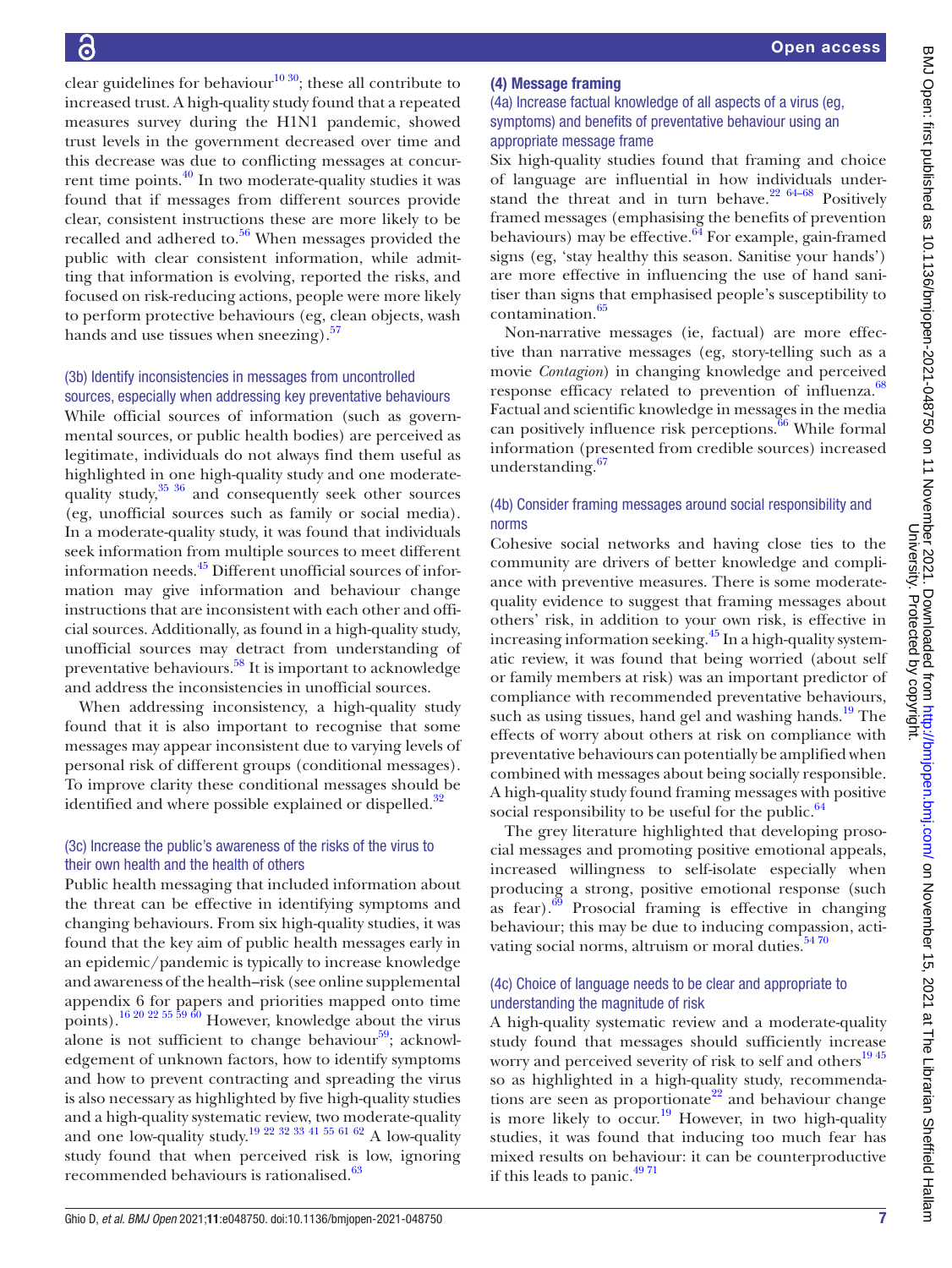There can also be confusion about the use of technical terms. A high-quality study found that it is difficult to differentiate between pandemic influenza and seasonal influenza especially when symptoms are framed as 'flu-like symptoms.'<sup>[22](#page-11-39)</sup>

## (4d) Frame the message to emphasise positive beliefs about one's own health and that preventative behaviour is within their control

A study of moderate quality found that when messages provided the public with clear consistent information (while admitting that information and evidence is evolving), focused on the practical actions that people can take to reduce their risk and emphasised the efficacy of those actions, people were more likely to perform preventative behaviours. $57$  This may also further empower them and help them become socially responsible as shown in a low-quality study.<sup>72</sup> People are more likely to follow guidelines when there are fewer perceived barriers to perform recommended behaviours, when benefits are emphasised and when contextual factors (eg, anxiety about missed work) are addressed.<sup>22</sup>

Recommendation of increasing self-efficacy through messaging is well supported in theoretical frameworks about behaviour change and risk communication for example, the Theory of Planned Behaviour, $^{73}$  Health Belief Model,<sup>74</sup> Protection Motivation Theory,<sup>75</sup> the Health Action Process Approach,<sup>76</sup> COM-B model<sup>1</sup> and Social Cognitive Theory.<sup> $77\overline{78}$ </sup> Increasing self-efficacy has positive implications on planning, intention and then possibly behaviour. This review includes limited but high-quality evidence that people want messages about specific actions that they could take to protect themselves and their families during the epidemic/pandemic $32$ with messages that emphasise the benefits of prevention behaviours (positively framed) potentially effective in increasing uptake and compliance. $64$  Informing the individual regarding preventative actions to stop the spread of the disease is particularly important in the early stages (see [online supplemental appendix 6](https://dx.doi.org/10.1136/bmjopen-2021-048750) for breakdown of time points). In a moderate-quality study, it was suggested that including non-health benefits may improve adher-ence to recommendations.<sup>[63](#page-12-9)</sup>

#### **DISCUSSION**

The aim of this systematic review was to synthesis evidencebased recommendations for designing and delivering public health messaging. We found that inconsistent messages across different sources can be detrimental to any public health messaging campaigns, $79$  which is particularly true in times of public health crisis and uncertainty.[80](#page-12-25) Miscommunication or contradictions can result in lower compliance of preventative behaviours. Literacy is fundamental to the understanding and acceptance of any public health messaging campaign. Therefore, public health messaging should focus on clarity, simplicity, transparency and unified messaging even if tailoring to different groups regardless of the level of literacy. Even

when the message is understood, different populations have different barriers to address in order to change behaviour. A COM-B behavioural diagnosis<sup>1</sup> can help to inform public health strategies (eg, lower SES groups find costs of face coverings a barrier) $30$  as suggested in recent British Psychological Society guidance (see [online](https://dx.doi.org/10.1136/bmjopen-2021-048750)  [supplemental appendix 7](https://dx.doi.org/10.1136/bmjopen-2021-048750) for how current recommendations map onto the guidance).<sup>2</sup> Our review suggests that unified messaging can increase trust, $45$  build community resilience $32$  and increase perceived risk and knowledge of threat[.49](#page-12-17) Furthermore, consistent messaging through different time points during an evolving pandemic are important to consider for context-specific recommendations; these were rarely considered or reported in the studies included in the review.

We found evidence of mode of delivery as an important consideration of public health messaging. Specifically, there should be careful consideration of how to communicate public health messages, which should target specific populations. For example, making use of social media platforms to target younger populations,<sup>[16 34](#page-11-15)</sup> or the radio as a delivery method for older populations. $20$ Translations for different cultures, and the inclusion of community leaders as part of public health message campaigns, should also be prioritised. This would ensure that all populations are reached (and not stigmatised), and the knowledge, concerns, cultural values, interests and priorities of the targeted populations are all consid-ered.<sup>[81](#page-12-26)</sup> However, as noted in one of the studies this can be very difficult when an in-house translation service does not exist, and the rapidly evolving scientific evidence will challenge the turnaround time for developing, translating and disseminating information.<sup>82</sup>

#### Limitations

We acknowledge the present rapid systematic review has limitations. Although we searched multiple databases systematically it is possible that relevant research was excluded from this review since we did not have the resources to translate non-English language papers in such a short space of time or conduct backward and forward citation searching. The inclusion of unpublished literature in the review means some findings may change once these papers have been published in peer-reviewed journals. However, our inclusive approach means a range of types of messages and a variety of factors related to what influences public perceptions of messages have been identified and used to inform recommendations for messaging during current and future epidemic/ pandemics.

The aim of this rapid review was to synthesise lessons learnt from previous epidemics/pandemics to provide evidence-based recommendations about what characteristics create effective messaging. The focus of most studies was on determinants of intent and not behaviour, which may have implications on successful enactment of target behaviours. As highlighted in theories (such as health action process approach<sup>76</sup>), intention formation is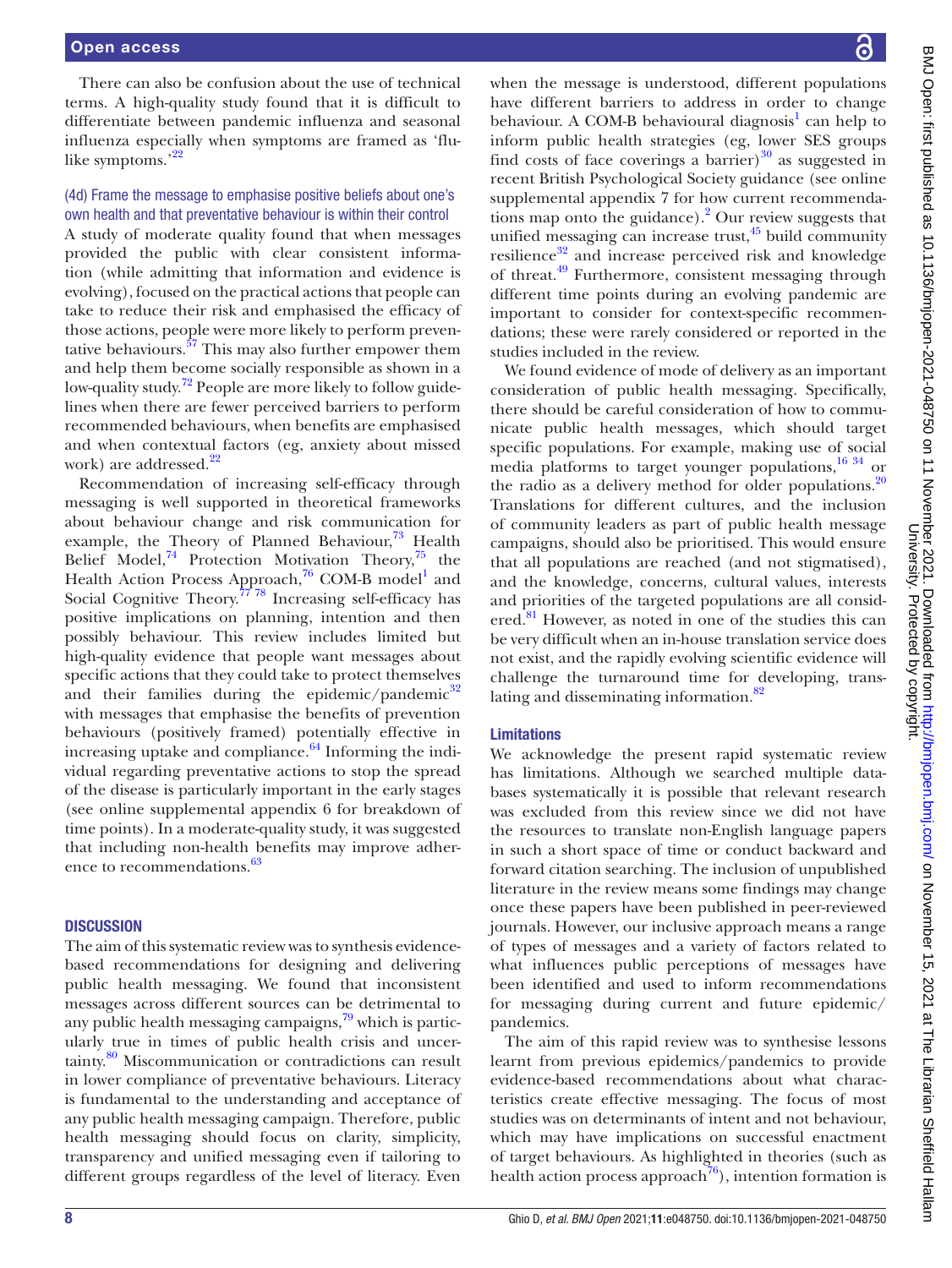part of the process and key to planning and more work is needed to understand the translation into action. Inclusion of different infectious disease (although the messaging would be of similar behaviours) may have included different contextual influences that we could not account for when synthesising the data (eg, different countries and different social norms or political influences). Furthermore, additional work is needed to understand the moderating effects of individual differences on message acceptance.

Much of our evidence is consistent with components of relevant health behaviour models (eg, Protection Motivation Theory, $^{75}$  $^{75}$  $^{75}$  Health Action Process Approach<sup>76</sup> and Health Belief Model<sup>[74](#page-12-20)</sup>), with some studies reporting the use of the models in their design. These models state that people perform protective behaviours when they perceive (1) the health threat as sufficiently threatening (ie, they are vulnerable to a severe risk), (2) the recommended behaviours to be effective and (3) they have self-efficacy to perform the behaviour. We found evidence that such cognitive appraisals were important considerations for developing public health messages, but further research is needed to examine effects on behaviour change.

#### **CONCLUSIONS**

Increasing knowledge and awareness of health risks alone is unlikely to be sufficient to increase understanding of risk and subsequent risk reduction behaviours, and adherence to recommendations. Rather, taking a multifaceted approach to public health messaging which considers all relevant drivers of behaviour (social, psychological and environmental factors), is recommended. Our four key recommendations should be considered when designing and delivering public health messages: engage communities in the development of public health messaging, using credible and legitimate sources, address uncertainty immediately and with transparency, focus on unified messages from all sources and develop messages aimed at increasing understanding, inducing social responsibility and empowering personal control. These are being translated into practical guidelines for agencies. Embedding these principles of behavioural science into public health messaging is an important step towards more effective health-risk communication.

#### Author affiliations

<sup>1</sup>Department of Psychology, Faculty of Health and Society, University of Salford, Manchester, UK

<sup>2</sup> Manchester Centre for Health Psychology, University of Manchester, Manchester, UK

<sup>3</sup>Department of Primary Care and Population Health, University College London, London, UK

4 Behavioural Science Policy Research Unit, Population Health Sciences, Newcastle University, Newcastle upon Tyne, UK

5 Department of Psychology, Sports, and Geography, School of Life and Medical Sciences, University of Hertfordshire, Hertfordshire, UK

<sup>6</sup>Department of Health and Social Sciences, University of West England, Bristol, UK <sup>7</sup>School of Psychology, University of Southampton, Southampton, UK <sup>8</sup>Department of Psychology, University of Bath, Bath, UK

<sup>9</sup>Department of Applied Health Research, University College London, London, UK <sup>10</sup>Human Development and Health, Faculty of Medicine, University of Southampton, Southampton, UK

<sup>11</sup>Behavioural Insight for Public Affairs, Ipsos Mori, Edinburgh & London, UK <sup>12</sup>Faculty of Health and Life Sciences, School of Applied Social Sciences, De Montfort University, Leicester, UK

<sup>13</sup>Centre for Appearance Research, Faculty of Health and Applied Sciences, University of the West of England, Bristol, UK

<sup>14</sup>Department of Communication, Policy, and Research, Education Support, London, UK

<sup>15</sup>Faculty of Health, Psychology, and Social Care, Manchester Metropolitan University, Manchester, UK

<sup>16</sup>Centre for Health, Wellbeing and Behaviour Change, University of Bedfordshire, Bedfordshire, UK

<sup>17</sup>Centre for Health Services Studies, University of Kent, Canterbury, UK  $18$ Centre for Behavioural Science and Applied Psychology, Sheffield Hallam University, Sheffield, UK

<sup>19</sup>Manchester University NHS Foundation Trust, Manchester Academic Health Science Centre, Manchester; and NIHR Greater Manchester Patient Safety Translational Research Centre, University of Manchester, Manchester, UK <sup>20</sup>School of Psychology, University of Leeds, Leeds, UK

Twitter Angelos P Kassianos [@angkassianos](https://twitter.com/angkassianos) and Lucie Byrne-Davis [@luciebd](https://twitter.com/luciebd)

Acknowledgements Thank you to the wider volunteer group of the Health Psychology Exchange (HPX) a consortium in Health Psychology supporting the UK efforts during the COVID-19 pandemic. As part of the HPX there were two groups that provided feedback on the protocol, design of the recommendations and dissemination: Patient and Public Involvement group and the Public Health Practitioners group. Thank you to the British Psychological Society (BPS) Taskforce for Behavioural Science and Disease Prevention for their dissemination of the findings into a guidance document for policymakers, professionals and the public.

Contributors DG, TE, CK, MYT, SL-W designed and resolved conflicts and wrote the first draft. Conceptualisation of the study was from DG, CK, TE, MYT, SL-W, AC, SH, RT, CA, MA, JH, LB-D. Screening of titles and abstracts (1st and 2nd) was done by NH, EJ, SS, JW, APK, DW, LS, NS, EG, DS, NC, DG, MYT, SL-W and CK. Development of guidance document was done by DG, MYT, SLW, CK, TE, AC, SH, LB-D. AG and SL-W were involved in pilot data extraction. Data extraction was done by NH, EJ, SS, JW, APK, DW, LS, NS, EG, DS, NC, DG, MYT, SL-W and CK. Quality check was done by JW, SS, EG, NC, DS, DG and MYT. Analysis was done by DG, MYT, SL-W and CK. Iterations and discussions were done by DG, MYT, SL-W, CK, TE, NH, EJ, AC, SH, RT, CA, MA, JH and LB-D. DG, MYT, SL-W, CK, TE, NH, EJ, AC, SH, RT, CA, MA, JH and LB-D agreed on final categories. Writing first draft was done by DG, TE SL-W, MYT and CK.DG is the gaurantor for this study.

Funding The authors have not declared a specific grant for this research from any funding agency in the public, commercial or not-for-profit sectors.

Competing interests None declared.

Patient consent for publication Not applicable.

Provenance and peer review Not commissioned; externally peer reviewed.

Data availability statement Data are available upon reasonable request. All data relevant to the study are included in the article or uploaded as supplementary information.

Supplemental material This content has been supplied by the author(s). It has not been vetted by BMJ Publishing Group Limited (BMJ) and may not have been peer-reviewed. Any opinions or recommendations discussed are solely those of the author(s) and are not endorsed by BMJ. BMJ disclaims all liability and responsibility arising from any reliance placed on the content. Where the content includes any translated material, BMJ does not warrant the accuracy and reliability of the translations (including but not limited to local regulations, clinical guidelines, terminology, drug names and drug dosages), and is not responsible for any error and/or omissions arising from translation and adaptation or otherwise.

Open access This is an open access article distributed in accordance with the Creative Commons Attribution Non Commercial (CC BY-NC 4.0) license, which permits others to distribute, remix, adapt, build upon this work non-commercially, and license their derivative works on different terms, provided the original work is properly cited, appropriate credit is given, any changes made indicated, and the use is non-commercial. See: [http://creativecommons.org/licenses/by-nc/4.0/.](http://creativecommons.org/licenses/by-nc/4.0/)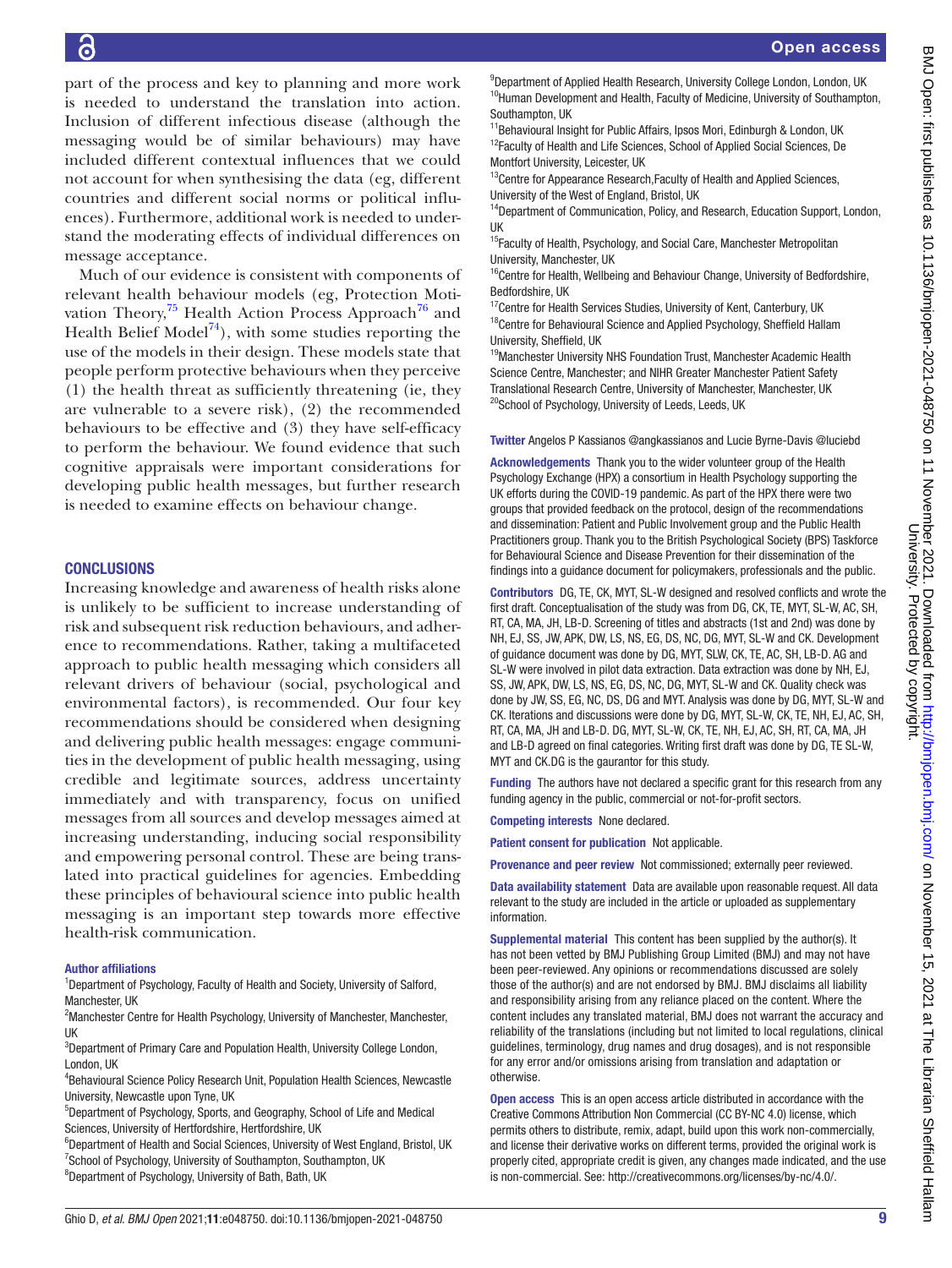#### ORCID iDs

Daniela Ghio <http://orcid.org/0000-0002-0580-0205> Neil Howlett<http://orcid.org/0000-0002-6502-9969> Jo Hart <http://orcid.org/0000-0001-9985-5137>

#### **REFERENCES**

- <span id="page-11-0"></span>1 Michie S, van Stralen MM, West R. The behaviour change wheel: a new method for characterising and designing behaviour change interventions. *[Implement Sci](http://dx.doi.org/10.1186/1748-5908-6-42)* 2011;6:42.
- <span id="page-11-1"></span>2 Chater AA, Byre-Davis L, Armitage CJ. Behavioural science and disease prevention: psychological guidance. British Psychological Society, 2020. Available: [https://www.bps.org.uk/sites/www.bps.](https://www.bps.org.uk/sites/www.bps.org.uk/files/Policy/Policy%20-%20Files/Behavioural%20science%20and%20disease%20prevention%20-%20Psychological%20guidance%20for%20optimising%20policies%20and%20communication.pdf) [org.uk/files/Policy/Policy%20-%20Files/Behavioural%20science%](https://www.bps.org.uk/sites/www.bps.org.uk/files/Policy/Policy%20-%20Files/Behavioural%20science%20and%20disease%20prevention%20-%20Psychological%20guidance%20for%20optimising%20policies%20and%20communication.pdf) [20and%20disease%20prevention%20-%20Psychological%](https://www.bps.org.uk/sites/www.bps.org.uk/files/Policy/Policy%20-%20Files/Behavioural%20science%20and%20disease%20prevention%20-%20Psychological%20guidance%20for%20optimising%20policies%20and%20communication.pdf) [20guidance%20for%20optimising%20policies%20and%](https://www.bps.org.uk/sites/www.bps.org.uk/files/Policy/Policy%20-%20Files/Behavioural%20science%20and%20disease%20prevention%20-%20Psychological%20guidance%20for%20optimising%20policies%20and%20communication.pdf) [20communication.pdf](https://www.bps.org.uk/sites/www.bps.org.uk/files/Policy/Policy%20-%20Files/Behavioural%20science%20and%20disease%20prevention%20-%20Psychological%20guidance%20for%20optimising%20policies%20and%20communication.pdf)
- <span id="page-11-2"></span>3 Dobbins M. Rapid review guidebook. *Natl Collab Cent Method Tools* 2017;13:25.
- <span id="page-11-3"></span>4 Booth A. Clear and present questions: formulating questions for evidence based practice. *[Library Hi Tech](http://dx.doi.org/10.1108/07378830610692127)* 2006;24:355–68.
- <span id="page-11-4"></span>5 Lawes-Wickwar S, Ghio D, Tang MY, Tang Daniela;, Yee M, *et al*. A rapid systematic review of public responses to health messages encouraging vaccination against infectious diseases in a pandemic or epidemic. *[Vaccines](http://dx.doi.org/10.3390/vaccines9020072)* 2021;9:72.
- <span id="page-11-5"></span>6 Hong QN, Gonzalez-Reyes A, Pluye P. Improving the usefulness of a tool for appraising the quality of qualitative, quantitative and mixed methods studies, the mixed methods appraisal tool (MMAT). *[J Eval](http://dx.doi.org/10.1111/jep.12884)  [Clin Pract](http://dx.doi.org/10.1111/jep.12884)* 2018;24:459–67.
- <span id="page-11-6"></span>7 Shea BJ, Grimshaw JM, Wells GA, *et al*. Development of AMSTAR: a measurement tool to assess the methodological quality of systematic reviews. *[BMC Med Res Methodol](http://dx.doi.org/10.1186/1471-2288-7-10)* 2007;7:10.
- <span id="page-11-7"></span>8 Popay J, Roberts H, Sowden A. Guidance on the conduct of narrative synthesis in systematic reviews. *A Product from the ESRC Methods Programme Version* 2006;1:b92.
- <span id="page-11-8"></span>9 Crosier A, McVey D, French J. 'By failing to prepare you are preparing to fail': lessons from the 2009 H1N1 'swine flu' pandemic. *[Eur J Public Health](http://dx.doi.org/10.1093/eurpub/cku131)* 2015;25:135–9.
- <span id="page-11-9"></span>10 Barrelet C, Bourrier M, Burton-Jeangros C, *et al*. Unresolved issues in risk communication research: the case of the H1N1 pandemic (2009-2011). *[Influenza Other Respi Viruses](http://dx.doi.org/10.1111/irv.12090)* 2013;7:114–9.
- <span id="page-11-10"></span>11 Schiavo R, May Leung M, Brown M. Communicating risk and promoting disease mitigation measures in epidemics and emerging disease settings. *[Pathog Glob Health](http://dx.doi.org/10.1179/2047773214Y.0000000127)* 2014;108:76–94.
- <span id="page-11-11"></span>12 Lyu S-Y, Chen R-Y, Wang S-fanS, *et al*. Perception of spokespersons' performance and characteristics in crisis communication: experience of the 2003 severe acute respiratory syndrome outbreak in Taiwan. *[J](http://dx.doi.org/10.1016/j.jfma.2012.12.005)  [Formos Med Assoc](http://dx.doi.org/10.1016/j.jfma.2012.12.005)* 2013;112:600–7.
- <span id="page-11-12"></span>13 Santibañez S, Siegel V, O'Sullivan M, *et al*. Health communications and community mobilization during an Ebola response: partnerships with community and faith-based organizations. *[Public Health Rep](http://dx.doi.org/10.1177/003335491513000205)* 2015;130:128–33.
- <span id="page-11-13"></span>14 Roess AA, Di Peppi R, Kinzoni EA, *et al*. Knowledge gained and retained from a Video-Centered, community-based intervention for Ebola prevention, Congo. *[J Health Commun](http://dx.doi.org/10.1080/10810730.2017.1377321)* 2017;22:913–22.
- <span id="page-11-14"></span>15 Merkley E, Loewen PJ. Anti-intellectualism and information preferences during the COVID-19 pandemic. *[Nat Hum Behav](https://doi.org/10.1038/s41562-021-01112-w)* 2021;5:706–15.
- <span id="page-11-15"></span>16 Mitchell T, Massoudi M, Swerdlow DL, *et al*. Swine flu in college: early campus response to outbreak control measures. *[Am J Health](http://dx.doi.org/10.5993/AJHB.38.3.14)  [Behav](http://dx.doi.org/10.5993/AJHB.38.3.14)* 2014;38:448–64.
- <span id="page-11-16"></span>17 Menon KU. SARS revisited: managing "outbreaks" with "communications". *[Ann Acad Med Singap](http://www.ncbi.nlm.nih.gov/pubmed/16830005)* 2006;35:361–7.
- 18 Vaughan E, Tinker T. Effective health risk communication about pandemic influenza for vulnerable populations. *[Am J Public Health](http://dx.doi.org/10.2105/AJPH.2009.162537)* 2009;99 Suppl 2:S324–32.
- <span id="page-11-17"></span>19 Lin L, Savoia E, Agboola F, *et al*. What have we learned about communication inequalities during the H1N1 pandemic: a systematic review of the literature. *[BMC Public Health](http://dx.doi.org/10.1186/1471-2458-14-484)* 2014;14:484.
- <span id="page-11-18"></span>20 Freiman AJ, Montgomery JP, Green JJ, *et al*. Did H1N1 influenza prevention messages reach the vulnerable population along the Mississippi Gulf Coast? *[J Public Health Manag Pract](http://dx.doi.org/10.1097/PHH.0b013e3181fb8002)* 2011;17:52–8.
- 21 Qian X, Ren R, Wang Y, *et al*. Fighting against the common enemy of COVID-19: a practice of building a community with a shared future for mankind. *[Infect Dis Poverty](http://dx.doi.org/10.1186/s40249-020-00650-1)* 2020;9:34.
- <span id="page-11-39"></span>22 Teasdale E, Yardley L. Understanding responses to government health recommendations: public perceptions of government advice for managing the H1N1 (swine flu) influenza pandemic. *[Patient Educ](http://dx.doi.org/10.1016/j.pec.2010.12.026)  [Couns](http://dx.doi.org/10.1016/j.pec.2010.12.026)* 2011;85:413–8.
- 23 Davis MDM, Stephenson N, Lohm D, *et al*. Beyond resistance: social factors in the general public response to pandemic influenza. *[BMC](http://dx.doi.org/10.1186/s12889-015-1756-8)  [Public Health](http://dx.doi.org/10.1186/s12889-015-1756-8)* 2015;15:436.
- <span id="page-11-19"></span>24 Daellenbach K, Parkinson J, Krisjanous J. Just how prepared are you? An application of marketing segmentation and theory of planned behavior for disaster preparation. *[Journal of Nonprofit &](http://dx.doi.org/10.1080/10495142.2018.1452830)  [Public Sector Marketing](http://dx.doi.org/10.1080/10495142.2018.1452830)* 2018;30:413–43.
- <span id="page-11-38"></span>25 Qiu W, Chu C, Hou X. A Comparison of China's risk communication in response to SARS and H7N9 using principles drawn from international practice. *Disaster Med* 2018;12:587–98.
- <span id="page-11-20"></span>26 Idoiaga N, De Montes LG, Valencia J-F. Communication and representation of risk in health crises: the influence of framing and group identity. *Revista de Psicologia Social* 2016;31:59–74.
- <span id="page-11-21"></span>27 Jones SC, Waters L, Holland O, *et al*. Developing pandemic communication strategies: preparation without panic. *[J Bus Res](http://dx.doi.org/10.1016/j.jbusres.2009.02.009)* 2010;63:126–32.
- <span id="page-11-22"></span>28 Hickey JE, Gagnon AJ, Jitthai N. Knowledge about pandemic influenza preparedness among vulnerable migrants in Thailand. *[Health Promot Int](http://dx.doi.org/10.1093/heapro/dau074)* 2016;31:124–32.
- <span id="page-11-23"></span>29 Bonwitt J, Dawson M, Kandeh M, *et al*. Unintended consequences of the 'bushmeat ban' in West Africa during the 2013-2016 Ebola virus disease epidemic. *[Soc Sci Med](http://dx.doi.org/10.1016/j.socscimed.2017.12.028)* 2018;200:166–73.
- <span id="page-11-24"></span>30 Aburto NJ, Pevzner E, Lopez-Ridaura R, *et al*. Knowledge and adoption of community mitigation efforts in Mexico during the 2009 H1N1 pandemic. *[Am J Prev Med](http://dx.doi.org/10.1016/j.amepre.2010.07.011)* 2010;39:395–402.
- <span id="page-11-25"></span>31 Lapka C, Jupka K, Wray RJ, *et al*. Applying cognitive response testing in message development and pre-testing. *[Health Educ Res](http://dx.doi.org/10.1093/her/cym089)* 2008;23:467–76.
- <span id="page-11-26"></span>32 Gray L, MacDonald C, Mackie B, *et al*. Community responses to communication campaigns for influenza A (H1N1): a focus group study. *[BMC Public Health](http://dx.doi.org/10.1186/1471-2458-12-205)* 2012;12:205.
- <span id="page-11-27"></span>33 Hickey J, Gagnon AJ, Jitthai N. Pandemic preparedness: perceptions of vulnerable migrants in Thailand towards WHO-recommended nonpharmaceutical interventions: a cross-sectional study. *[BMC Public](http://dx.doi.org/10.1186/1471-2458-14-665)  [Health](http://dx.doi.org/10.1186/1471-2458-14-665)* 2014;14:665.
- <span id="page-11-28"></span>34 Seltzer EK, Jean NS, Kramer-Golinkoff E, *et al*. The content of social media's shared images about Ebola: a retrospective study. *[Public](http://dx.doi.org/10.1016/j.puhe.2015.07.025)  [Health](http://dx.doi.org/10.1016/j.puhe.2015.07.025)* 2015;129:1273–7.
- <span id="page-11-40"></span>35 Toppenberg-Pejcic D, Noyes J, Allen T, *et al*. Emergency risk communication: lessons learned from a rapid review of recent gray literature on Ebola, Zika, and yellow fever. *[Health Commun](http://dx.doi.org/10.1080/10410236.2017.1405488)* 2019;34:437–55.
- <span id="page-11-29"></span>36 Tully M, Dalrymple KE, Young R. Contextualizing nonprofits' use of links on Twitter during the West African Ebola virus epidemic. *[Commun Stud](http://dx.doi.org/10.1080/10510974.2018.1539021)* 2019;70:313–31.
- <span id="page-11-30"></span>37 Winters M, Jalloh MF, Sengeh P, *et al*. Risk communication and Ebola-Specific knowledge and behavior during 2014-2015 outbreak, Sierra Leone. *[Emerg Infect Dis](http://dx.doi.org/10.3201/eid2402.171028)* 2018;24:336–44.
- <span id="page-11-31"></span>38 Avery EJ, Kim S. Anticipating or precipitating crisis? health agencies may not be heeding best practice advice in avian flu press releases. *[Journal of Public Relations Research](http://dx.doi.org/10.1080/10627260802557449)* 2009;21:187–97.
- <span id="page-11-32"></span>39 Davis OL, Fante RM, Jacobi LL. The effectiveness of sign prompts to increase hand washing behaviors in restrooms. *North American Journal of Psychology* 2013;15:565–76.
- <span id="page-11-33"></span>40 van der Weerd W, Timmermans DR, Beaujean DJ, *et al*. Monitoring the level of government trust, risk perception and intention of the general public to adopt protective measures during the influenza A (H1N1) pandemic in The Netherlands. *[BMC Public Health](http://dx.doi.org/10.1186/1471-2458-11-575)* 2011;11:575.
- <span id="page-11-34"></span>41 Li R, Xie R, Yang C, *et al*. Perceptions on the risk communication strategy during the 2013 avian influenza A/H7N9 outbreak in humans in China: a focus group study. *[Western Pac Surveill Response J](http://dx.doi.org/10.5365/wpsar.2016.7.1.005)* 2016;7:21–8.
- <span id="page-11-35"></span>42 Lohiniva A-L, Sane J, Sibenberg K, *et al*. Understanding coronavirus disease (COVID-19) risk perceptions among the public to enhance risk communication efforts: a practical approach for outbreaks, Finland, February 2020. *[Euro Surveill](http://dx.doi.org/10.2807/1560-7917.ES.2020.25.13.2000317)* 2020;25:04.
- 43 Rogers WA, Street JM, Braunack-Mayer AJ, *et al*. Pandemic influenza communication: views from a deliberative forum. *[Health](http://dx.doi.org/10.1111/j.1369-7625.2009.00562.x)  [Expect](http://dx.doi.org/10.1111/j.1369-7625.2009.00562.x)* 2009;12:331–42.
- <span id="page-11-36"></span>44 J. Holmes B, Henrich N, Hancock S, *et al*. Communicating with the public during health crises: experts' experiences and opinions. *[J Risk](http://dx.doi.org/10.1080/13669870802648486)  [Res](http://dx.doi.org/10.1080/13669870802648486)* 2009;12:793–807.
- <span id="page-11-37"></span>45 Cole J, Watkins C. International employees' concerns during serious disease outbreaks and the potential impact on business continuity: lessons identified from the 2014-15 West African Ebola outbreak. *[J](http://www.ncbi.nlm.nih.gov/pubmed/26642172)  [Bus Contin Emer Plan](http://www.ncbi.nlm.nih.gov/pubmed/26642172)* 2016;9:149–62.
- 46 Johnson BB, Slovic P. Fearing or fearsome Ebola communication? keeping the public in the dark about possible post-21-day symptoms and infectiousness could backfire. *[Health Risk Soc](http://dx.doi.org/10.1080/13698575.2015.1113237)* 2015;17:458–71.